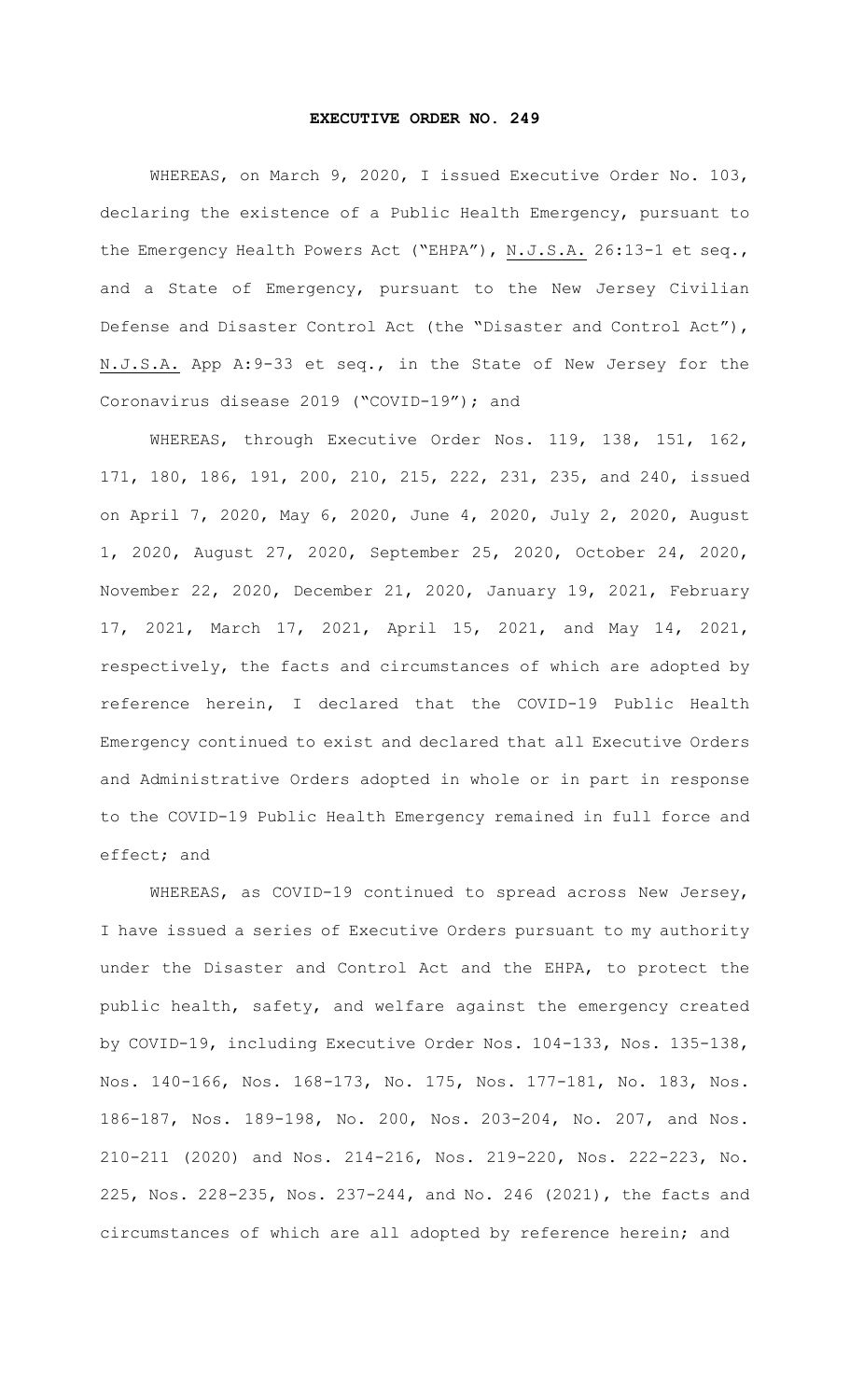WHEREAS, in response to the COVID-19 pandemic and upon enactment of P.L.2020, c.1, on March 19, 2020, I issued Executive Order No. 106 (2020), which prohibited any lessee, tenant, homeowner, or individual from being removed from a residential property as the result of an eviction or foreclosure proceeding; and

WHEREAS, on June 4, 2021, I signed Assembly Bill No. 5820 into law as P.L.2021, c.103 and issued Executive Order No. 244, which terminated the Public Health Emergency declared in Executive Order No. 103 (2020) but maintained the State of Emergency declared in that same Order; and

WHEREAS, P.L.2021, c.103 provided that, following the termination of the Public Health Emergency, certain listed Executive Orders, including Executive Order No. 106 (2021), shall remain in effect until January 1, 2022; and

WHEREAS, P.L.2021, c.103 provides that the Governor may revoke or modify the listed Executive Orders, including Executive Order No. 106 (2021), prior to January 1, 2022; and

WHEREAS, the Centers for Disease Control and Prevention ("CDC") announced yesterday that the nationwide eviction moratorium, which had been in place since September 4, 2020 and had initially expired on July 31, 2021 at midnight, will be extended for 60 days in counties with heightened levels of community transmission; and

WHEREAS, earlier today, I signed Senate Bill No. 3691 (First Reprint) into law as P.L.2021, c.188, which responsibly winds down the moratoriums on removals pursuant to eviction or foreclosure proceedings established by Executive Order No. 106 (2020) and appropriates \$750 million in federal funds to provide critical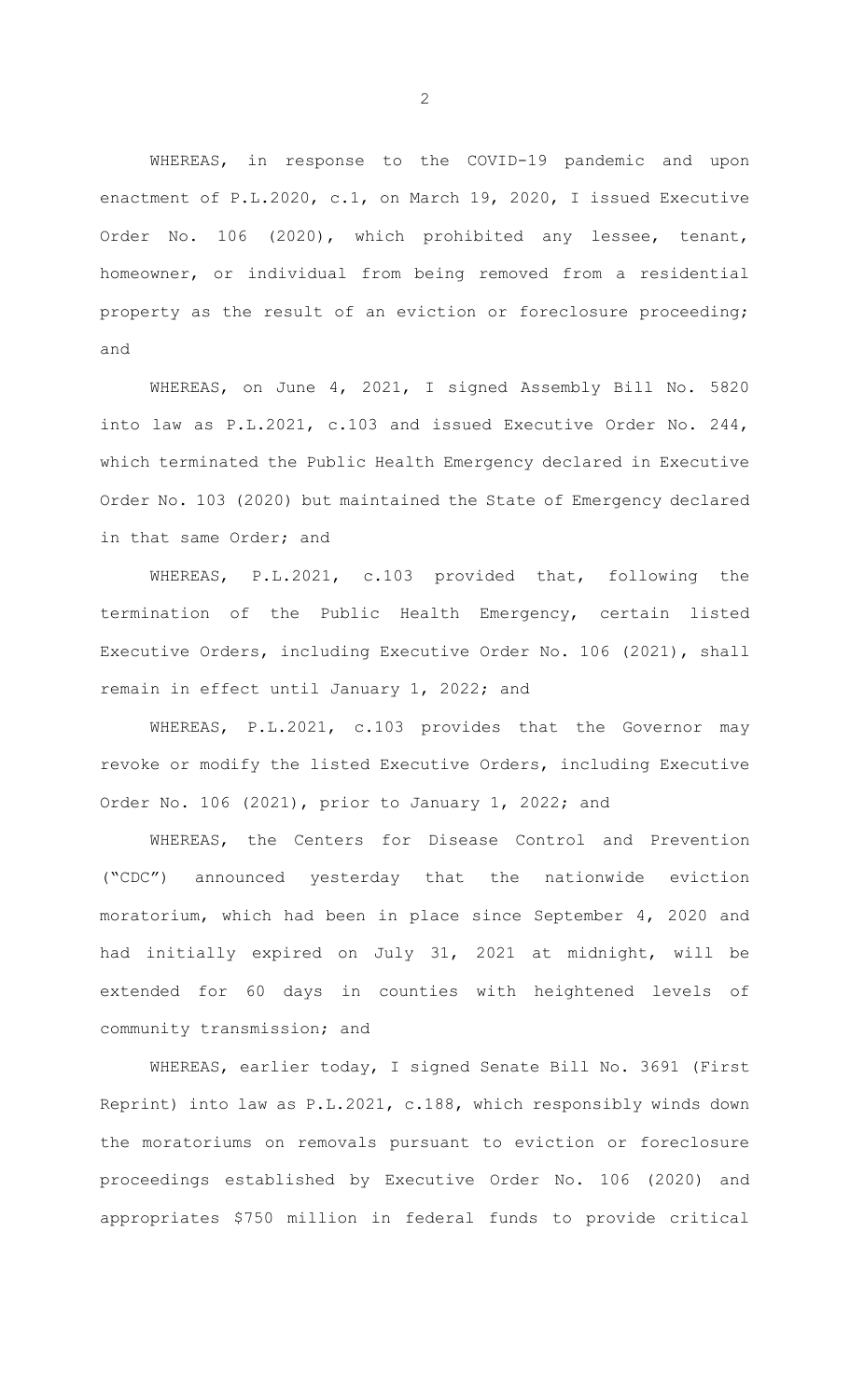rental and utility assistance for the many residents of New Jersey who have struggled over the last 17 months; and

WHEREAS, Senate Bill No. 3691 (First Reprint) prohibits evictions of very low-, low-, moderate-, and middle-income households for nonpayment or habitual late payment of rent, or failure to pay a rent increase, that accrued during the period beginning March 1, 2020 and ending August 31, 2021; and

WHEREAS, Senate Bill No. 3691 (First Reprint) further prohibits evictions of very low-, low-, and moderate-income households for residential arrearages incurred from the period beginning September 1, 2021 and ending December 31, 2021 if the household certifies: (1) the household's income; (2) that the household was unable to pay rent due to circumstances arising from the COVID-19 pandemic; and (3) that the household has applied for State, county, or local rental assistance programs for which they are eligible; and

WHEREAS, earlier today I also signed Assembly Bill No. 4463 (First Reprint) into law as P.L.2021, c.189, which makes certain eviction filings occurring during the period beginning March 9, 2020 and ending August 3, 2021 confidential and prohibits a landlord from considering such filings when evaluating a prospective tenant; and

WHEREAS, it is appropriate to modify Executive Order No. 106 (2020) to be consistent with Senate Bill No. 3691 (First Reprint); and

WHEREAS, this Order is a modification of Executive Order No. 106 (2020), and thus consistent with P.L.2021, c.103;

NOW, THEREFORE, I, PHILIP D. MURPHY, Governor of the State of New Jersey, by virtue of the authority vested in me by the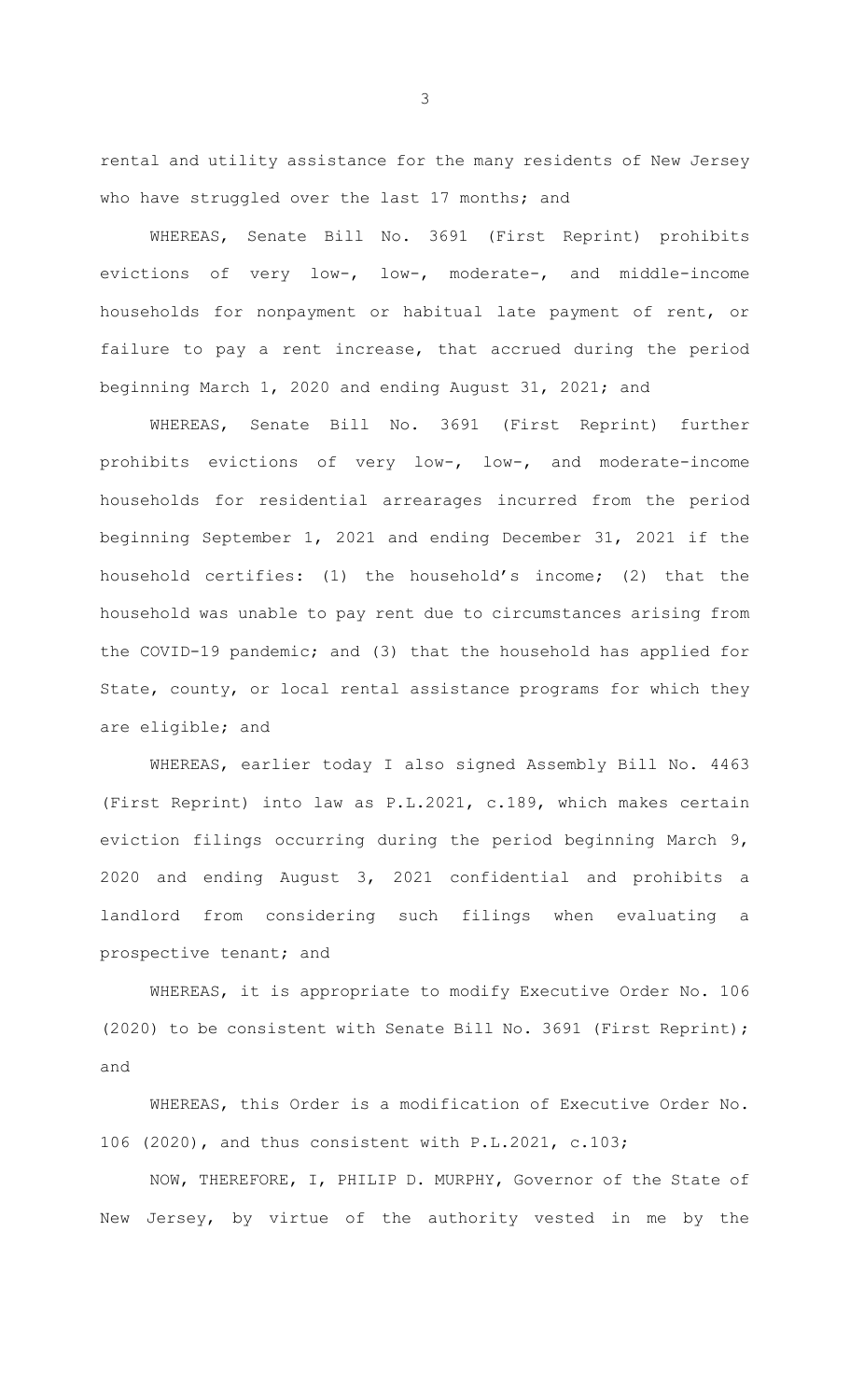Constitution and by the Statutes of this State, do hereby ORDER and DIRECT:

1. For eviction actions based upon any reason other than nonpayment of rent, habitual late payment of rent, or failure to pay a rent increase, Executive Order No. 106 (2020) is hereby rescinded.

2. For eviction actions based upon nonpayment or habitual late payment of rent, or failure to pay a rent increase, Executive Order No. 106 (2020) shall expire on August 31, 2021, for any lessee or tenant who is not a very low-, low-, or moderate-income household.

3. For eviction actions based upon nonpayment or habitual late payment of rent, or failure to pay a rent increase, Executive Order No. 106 (2020) shall expire on December 31, 2021, for any lessee or tenant who is a very low-, low-, or moderate-income household. Provided, however, that the protection conferred on such tenants shall expire on August 31, 2021, to the extent that such tenants do not certify: (1) the household's income; (2) that the household was unable to pay rent due to circumstances arising from the COVID-19 pandemic; and (3) that the household has applied for State, county, or local rental assistance programs for which they are eligible.

4. For removals resulting from foreclosure proceedings, Executive Order No. 106 (2020) shall expire on November 15, 2021.

5. No residential tenant of a very low-, low-, moderate- or middle-income household as those terms are defined in Senate Bill No. 3691 (First Reprint) shall be evicted based upon nonpayment or habitual late payment of rent, or failure to pay a rent increase, that accrued during the period beginning March 1, 2020 and ending August 31, 2021.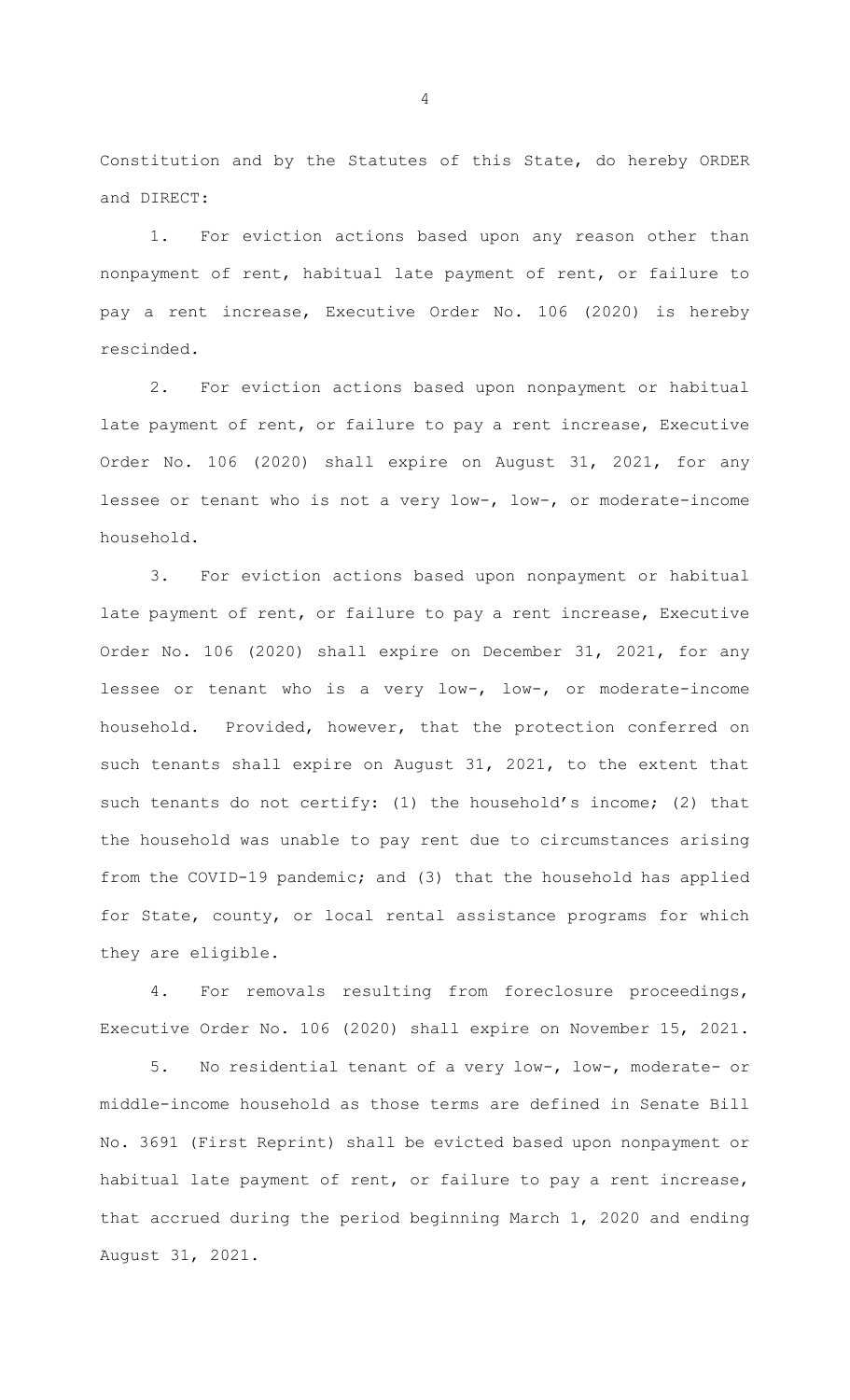6. No residential tenant of a very low-, low-, or moderateincome household as those terms are defined in Senate Bill No. 3691 (First Reprint) shall be evicted based upon nonpayment or habitual late payment of rent, or failure to pay a rent increase, that accrued during the period beginning September 1, 2021 and ending December 31, 2021 if the household certifies: (1) the household's income; (2) that the household was unable to pay rent due to circumstances arising from the COVID-19 pandemic; and (3) that the household has applied for State, county, or local rental assistance programs for which they are eligible.

7. Sheriffs, court officers, and their agents shall refrain from acting to remove individuals from residential properties through the eviction or foreclosure processes during the time the protections extended under Executive Order No. 106 (2020) are in effect, unless the court determines on its own motion or motion of the parties that enforcement is necessary in the interest of justice.

8. This Order shall not affect any schedule of rent that is due.

9. For the purpose of this Order, "residential property" means any property rented or owned for residential purposes, including, but not limited to, any house, building, mobile home or land in a mobile home park, or tenement leased for residential purposes, but shall not include any hotel, motel, or other guest house, or part thereof, rented to a transient guest or seasonal tenant, or a residential health care facility. The State Director of Emergency Management, who is the Superintendent of State Police, shall have the discretion to make additions, amendments, clarifications, exceptions, and exclusions to these lists.